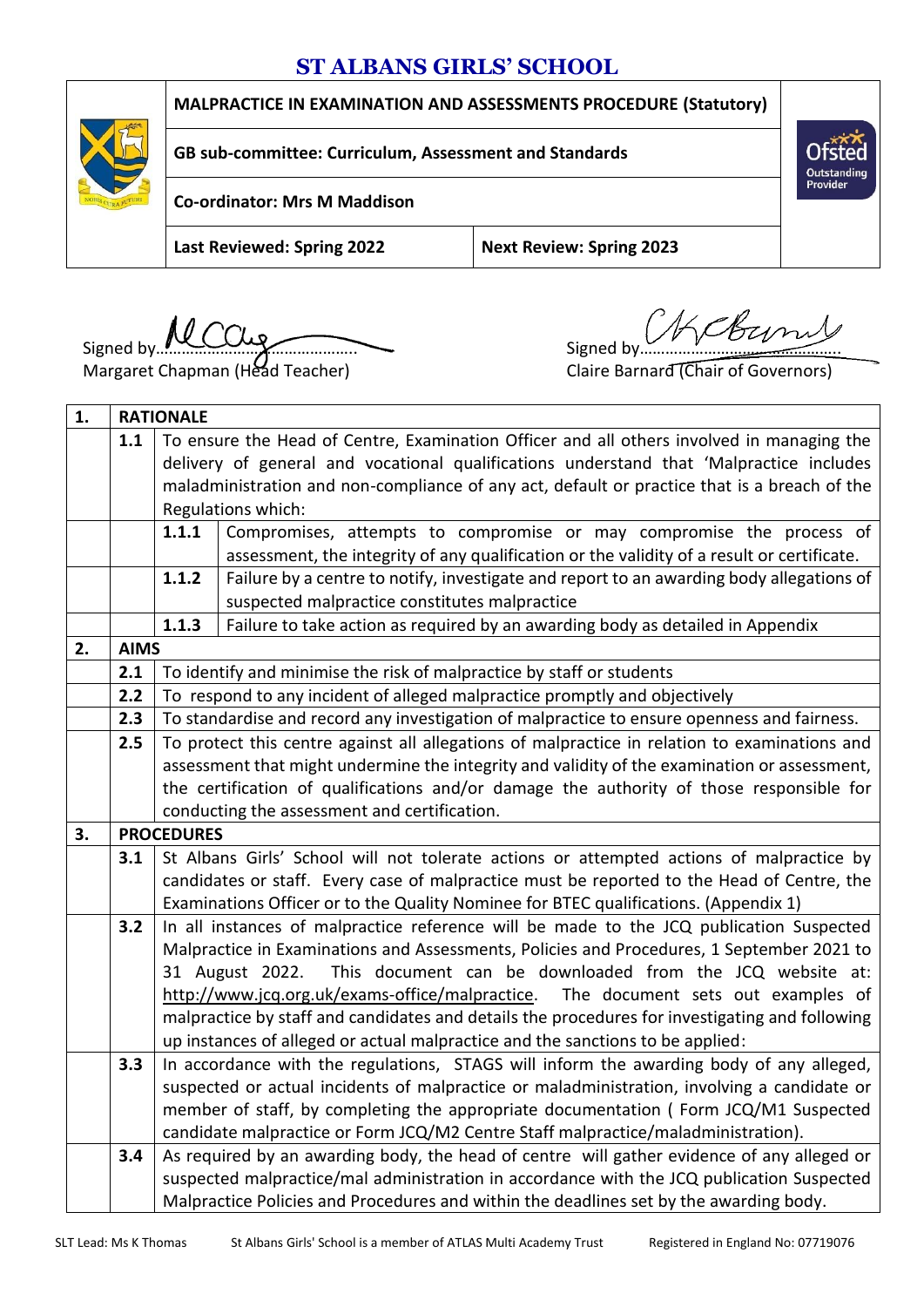|    | 3.5 | If, in the view of the investigator, there is sufficient evidence to implicate an individual, that |  |  |
|----|-----|----------------------------------------------------------------------------------------------------|--|--|
|    |     | individual (Candidate or a member of staff) will be informed of the rights of the accused          |  |  |
|    |     | individual.                                                                                        |  |  |
|    | 3.6 | The awarding body will determine the application of a sanction according to the circumstances      |  |  |
|    |     | and qualification involved.                                                                        |  |  |
|    | 3.7 | The head of centre will communicate the decision to the individual concerned and provide the       |  |  |
|    |     | individual with information on the process for submitting an appeal, where relevant                |  |  |
| 4. |     | <b>MONITORING</b>                                                                                  |  |  |
|    | 4.1 | The policy will be reviewed every two years in order to reflect JCQ updates.                       |  |  |
|    | 4.2 | This policy will be maintained regularly through line management meetings with a member of         |  |  |
|    |     | the senior leadership team, the exams officer and the Head of Centre to ensure all procedures      |  |  |
|    |     | are undertaken accurately and robustly.                                                            |  |  |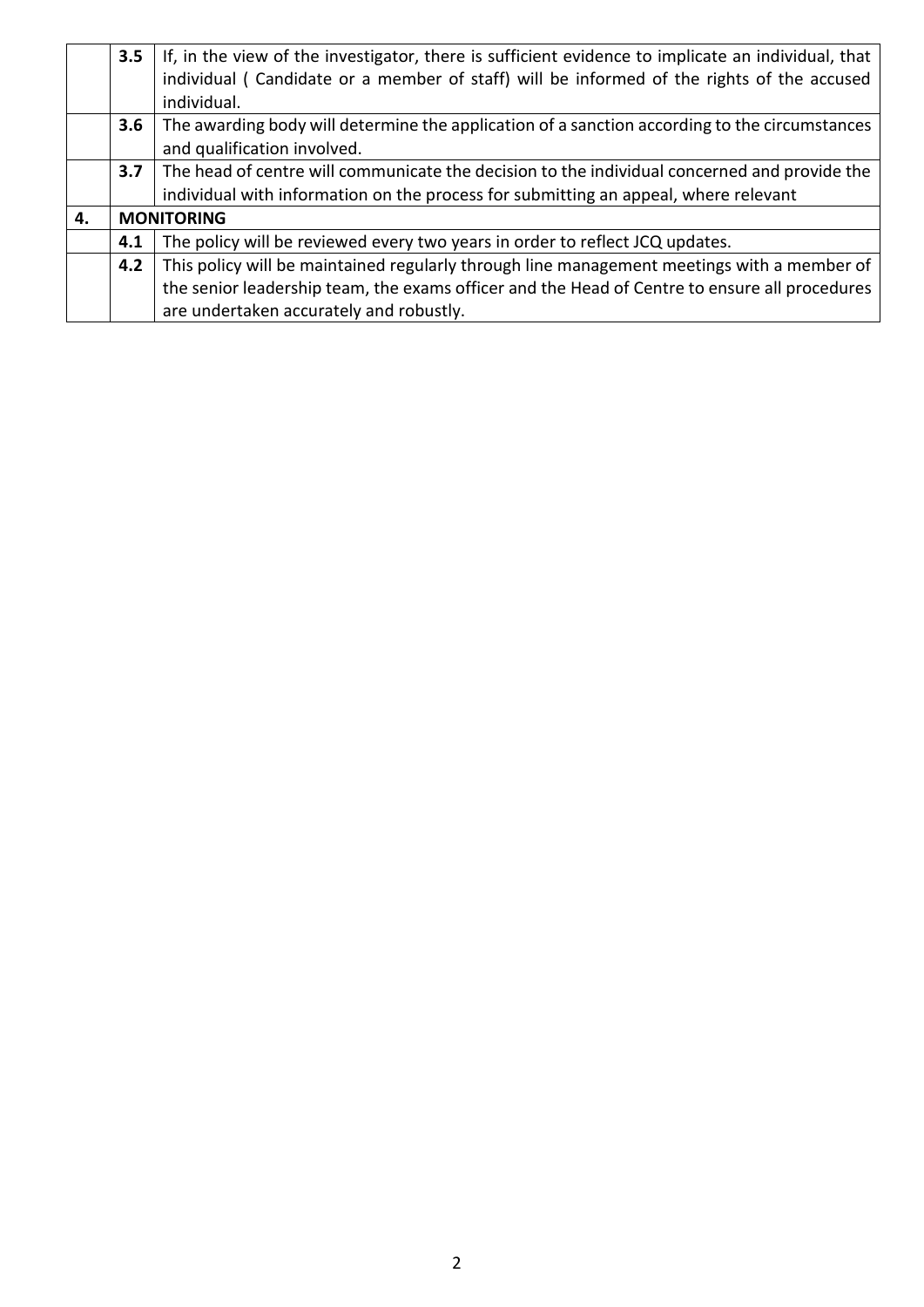## **BTEC Assessment Malpractice Policy Statement St Albans Girls' School**

#### **AIM**

- To identify and minimise the risk of malpractice by staff or students
- To respond to any incident of alleged malpractice promptly and objectively
- To standardise and record any investigation of malpractice to ensure openness and fairness
- To impose appropriate penalties and/or sanctions on students or staff where incidents (or attempted incidents) of malpractice are proven
- To protect the integrity of this centre and BTEC qualifications

# **IN ORDER TO DO THIS, THE CENTRE WILL**

- Seek to avoid potential malpractice by using the induction period and the student handbook to inform students of the centre's policy on malpractice and the penalties for attempted and actual incidents of malpractice
- Show students the appropriate formats to record cited texts and other materials or information sources
- Ask students to declare that their work is their own
- Ask students to provide evidence that they have interpreted and synthesised appropriate information and acknowledged any sources used
- Conduct an investigation in a form commensurate with the nature of the malpractice allegation. Such an investigation will be supported by the Head of Centre and all personnel linked to the allegation. It will proceed through the following stages:
- o The Allegation
- o The awarding body's response
- o The investigation
- o The Report
- o The decision
- o The appeal
- Make an individual fully aware at the earliest opportunity of the nature of the alleged malpractice and of the possible consequences should malpractice be proven
- Give the individual the opportunity to respond to the allegations made
- Inform the individual of the avenues for appealing against any judgment made
- Document all stages of any investigation
- Where malpractice is proven, this centre will apply penalties/sanctions with reference to the Appendix 1, *JCQ Suspected Malpractice in Examinations and Assessment Policies and Procedures; 1st September 2014 to 3st August 2015.*